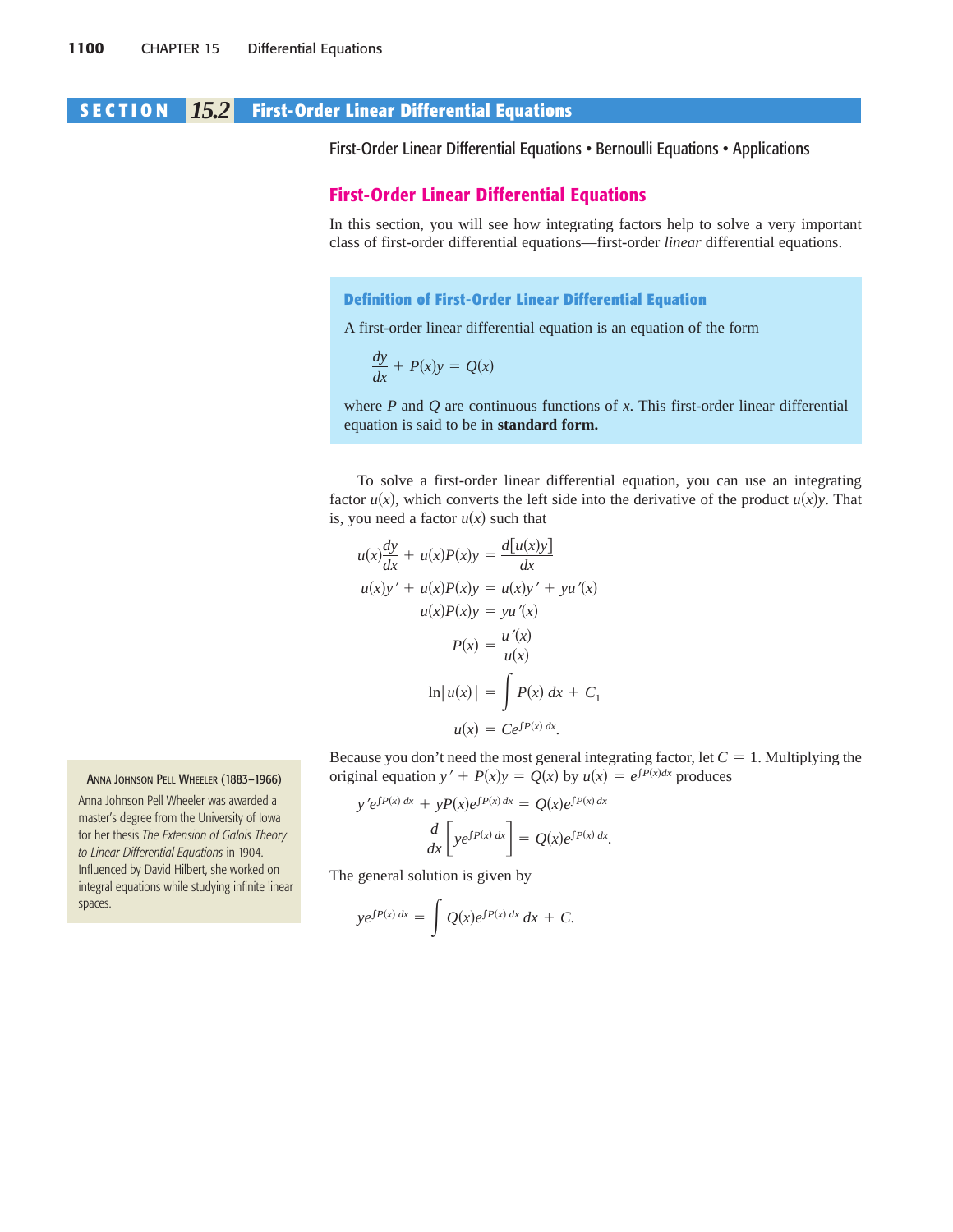## **THEOREM 15.3 Solution of a First-Order Linear Differential Equation**

An integrating factor for the first-order linear differential equation

$$
y' + P(x)y = Q(x)
$$
  
is  $u(x) = e^{\int P(x) dx}$ . The solution of the differential equation is  

$$
ye^{\int P(x) dx} = \int Q(x)e^{\int P(x) dx} dx + C.
$$

**STUDY TIP** Rather than memorizing this formula, just remember that multiplication by the integrating factor  $e^{\int P(x) dx}$  converts the left side of the differential equation into the derivative of the product  $ye^{\int P(x) dx}$ .

## **EXAMPLE 1 Solving a First-Order Linear Differential Equation**

Find the general solution of

$$
xy'-2y=x^2.
$$

**Solution** The *standard form* of the given equation is

$$
y' + P(x)y = Q(x)
$$
  

$$
y' - \left(\frac{2}{x}\right)y = x.
$$
 Standard form

Thus,  $P(x) = -2/x$ , and you have

$$
\int P(x) dx = -\int \frac{2}{x} dx = -\ln x^2
$$
  

$$
e^{\int P(x) dx} = e^{-\ln x^2} = \frac{1}{x^2}.
$$
 Integrating factor

Therefore, multiplying both sides of the standard form by  $1/x^2$  yields







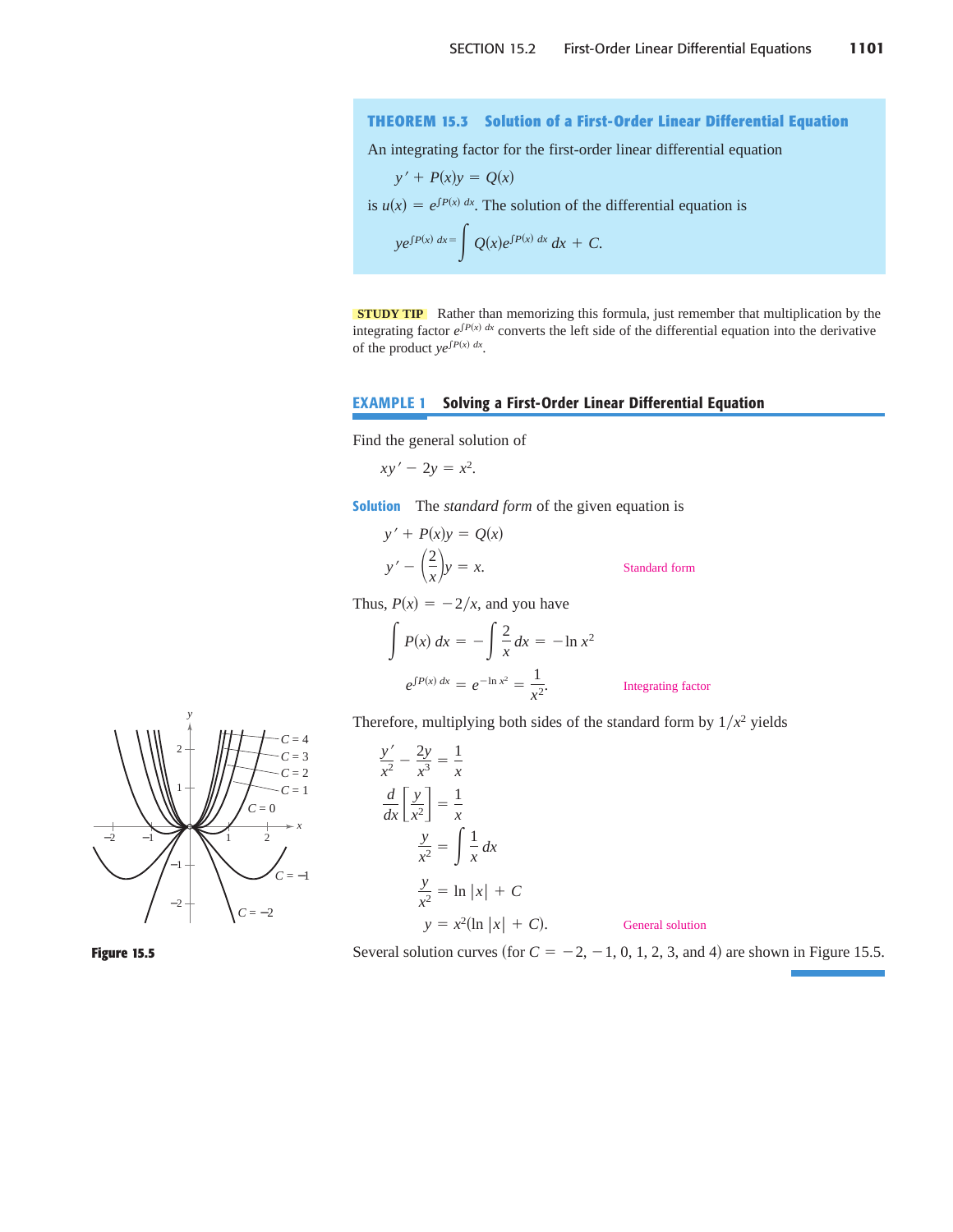### **EXAMPLE 2 Solving a First-Order Linear Differential Equation**

Find the general solution of

$$
y'-y \tan t = 1, \quad -\frac{\pi}{2} < t < \frac{\pi}{2}.
$$

**Solution** The equation is already in the standard form  $y' + P(t)y = Q(t)$ . Thus,  $P(t) = -\tan t$ , and

$$
\int P(t) dt = - \int \tan t dt = \ln |\cos t|
$$

which implies that the integrating factor is

$$
e^{\int P(t) dt} = e^{\ln |\cos t|}
$$
  
=  $|\cos t|$ . Integrating factor

A quick check shows that  $\cos t$  is also an integrating factor. Thus, multiplying  $y' - y \tan t = 1$  by cos *t* produces

$$
\frac{d}{dt} [y \cos t] = \cos t
$$
  

$$
y \cos t = \int \cos t \, dt
$$
  

$$
y \cos t = \sin t + C
$$
  

$$
y = \tan t + C \sec t.
$$
 General solution

*y*

2

1

−1

−2

 $\pi$   $\pi$  $-\frac{\pi}{2}$  /  $\frac{\pi}{2}$ 

 $C = -1$ 

 $C = 0$ 

*C* = −2

*C* = 2

*C* = 1

*t*

#### **Figure 15.6**

Several solution curves are shown in Figure 15.6.

## **Bernoulli Equations**

A well-known *nonlinear* equation that reduces to a linear one with an appropriate substitution is the **Bernoulli equation,** named after James Bernoulli (1654–1705).

$$
y' + P(x)y = Q(x)y^n
$$

#### *Bernoulli equation*

This equation is linear if  $n = 0$ , and has separable variables if  $n = 1$ . Thus, in the following development, assume that  $n \neq 0$  and  $n \neq 1$ . Begin by multiplying by  $y^{-n}$ and  $(1 - n)$  to obtain

$$
y^{-n}y' + P(x)y^{1-n} = Q(x)
$$
  
(1 - n)y<sup>-n</sup>y' + (1 - n)P(x)y<sup>1-n</sup> = (1 - n)Q(x)  

$$
\frac{d}{dx}[y^{1-n}] + (1 - n)P(x)y^{1-n} = (1 - n)Q(x)
$$

which is a linear equation in the variable  $y^{1-n}$ . Letting  $z = y^{1-n}$  produces the linear equation

$$
\frac{dz}{dx} + (1 - n)P(x)z = (1 - n)Q(x).
$$

Finally, by Theorem 15.3, the *general solution of the Bernoulli equation* is

$$
y^{1-n}e^{\int (1-n)P(x)dx} = \int (1-n)Q(x)e^{\int (1-n)P(x)dx} dx + C.
$$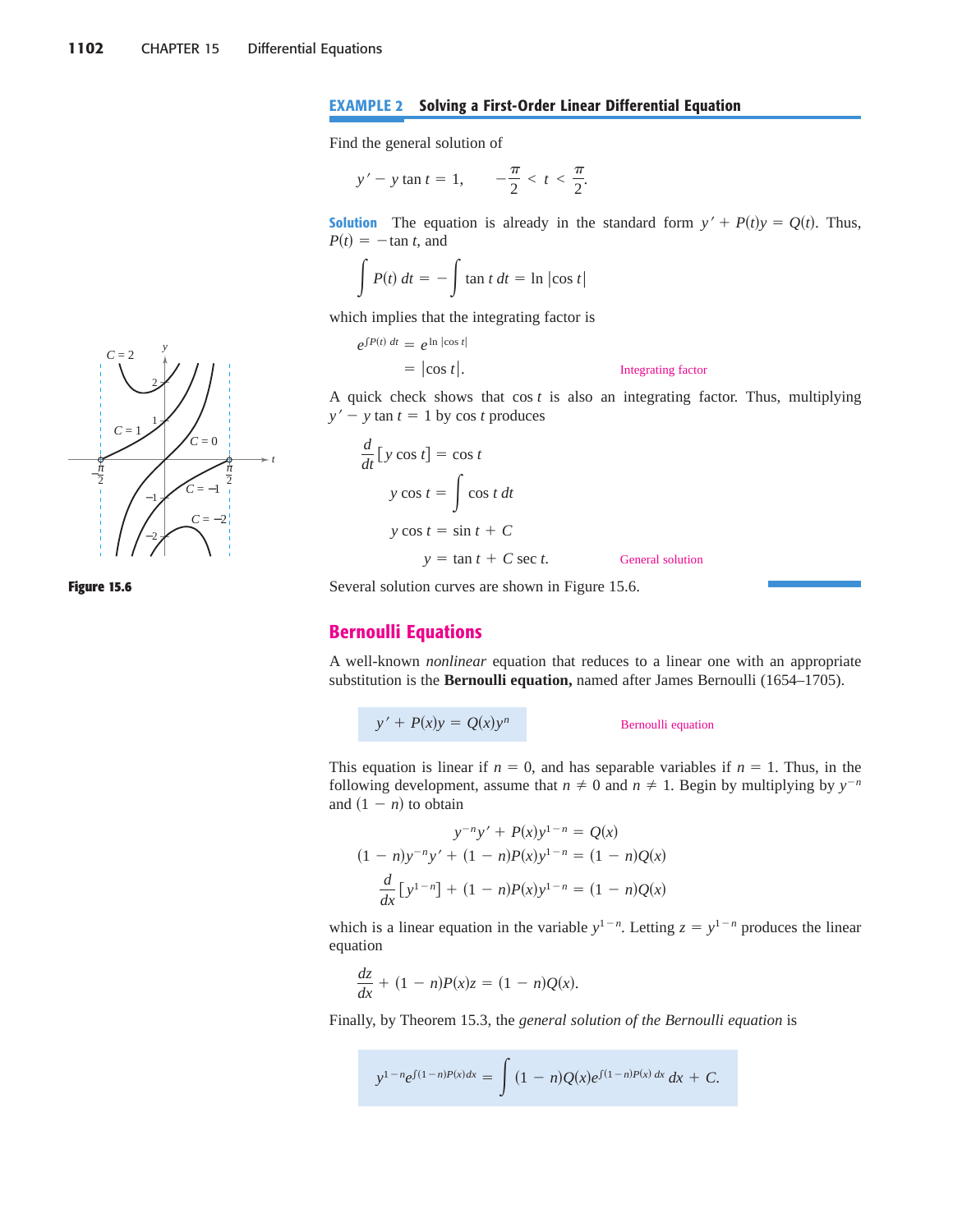## **EXAMPLE 3 Solving a Bernoulli Equation**

Find the general solution of  $y' + xy = xe^{-x^2}y^{-3}$ .

**Solution** For this Bernoulli equation, let  $n = -3$ , and use the substitution

 $z = y^4$  Let  $z = y^{1-n} = y^{1-(-3)}$ . Differentiate.  $z' = 4y^3y'.$ 

Multiplying the original equation by  $4y<sup>3</sup>$  produces

| $y' + xy = xe^{-x^2}y^{-3}$   | Original equation                    |
|-------------------------------|--------------------------------------|
| $4y^3y' + 4xy^4 = 4xe^{-x^2}$ | Multiply both sides by $4y^3$ .      |
| $z' + 4xz = 4xe^{-x^2}$ .     | Linear equation: $z' + P(x)z = Q(x)$ |

This equation is linear in *z*. Using  $P(x) = 4x$  produces

$$
\int P(x) \, dx = \int 4x \, dx = 2x^2
$$

which implies that  $e^{2x^2}$  is an integrating factor. Multiplying the linear equation by this factor produces

$$
z' + 4xz = 4xe^{-x^{2}}
$$
  
Linear equation  

$$
z'e^{2x^{2}} + 4xze^{2x^{2}} = 4xe^{x^{2}}
$$
  
Exact equation  

$$
\frac{d}{dx}[ze^{2x^{2}}] = 4xe^{x^{2}}
$$
  
Write left side as total differential.  

$$
ze^{2x^{2}} = \int 4xe^{x^{2}} dx
$$
  
Integrate both sides.  

$$
ze^{2x^{2}} = 2e^{x^{2}} + C
$$

$$
z = 2e^{-x^{2}} + Ce^{-2x^{2}}.
$$
Divide both sides by  $e^{2x^{2}}$ .

Finally, substituting  $z = y^4$ , the general solution is

 $y^4 = 2e^{-x^2} + Ce^{-2x^2}$ . General solution

So far you have studied several types of first-order differential equations. Of these, the separable variables case is usually the simplest, and solution by an integrating factor is usually a last resort.

## **Summary of First-Order Differential Equations**

| Method                         | Form of Equation                                                                      |
|--------------------------------|---------------------------------------------------------------------------------------|
| <b>1.</b> Separable variables: | $M(x)dx + N(y)dy = 0$                                                                 |
| 2. Homogeneous:                | $M(x, y) dx + N(x, y) dy = 0$ , where M and N are nth-degree homogeneous              |
| $3.$ Exact:                    | $M(x, y) dx + N(x, y) dy = 0$ , where $\partial M/\partial y = \partial N/\partial x$ |
| 4. Integrating factor:         | $u(x, y)M(x, y)dx + u(x, y)N(x, y)dy = 0$ is exact                                    |
| <b>5.</b> Linear:              | $y' + P(x)y = Q(x)$                                                                   |
| <b>6.</b> Bernoulli equation:  | $y' + P(x)y = Q(x)y^n$                                                                |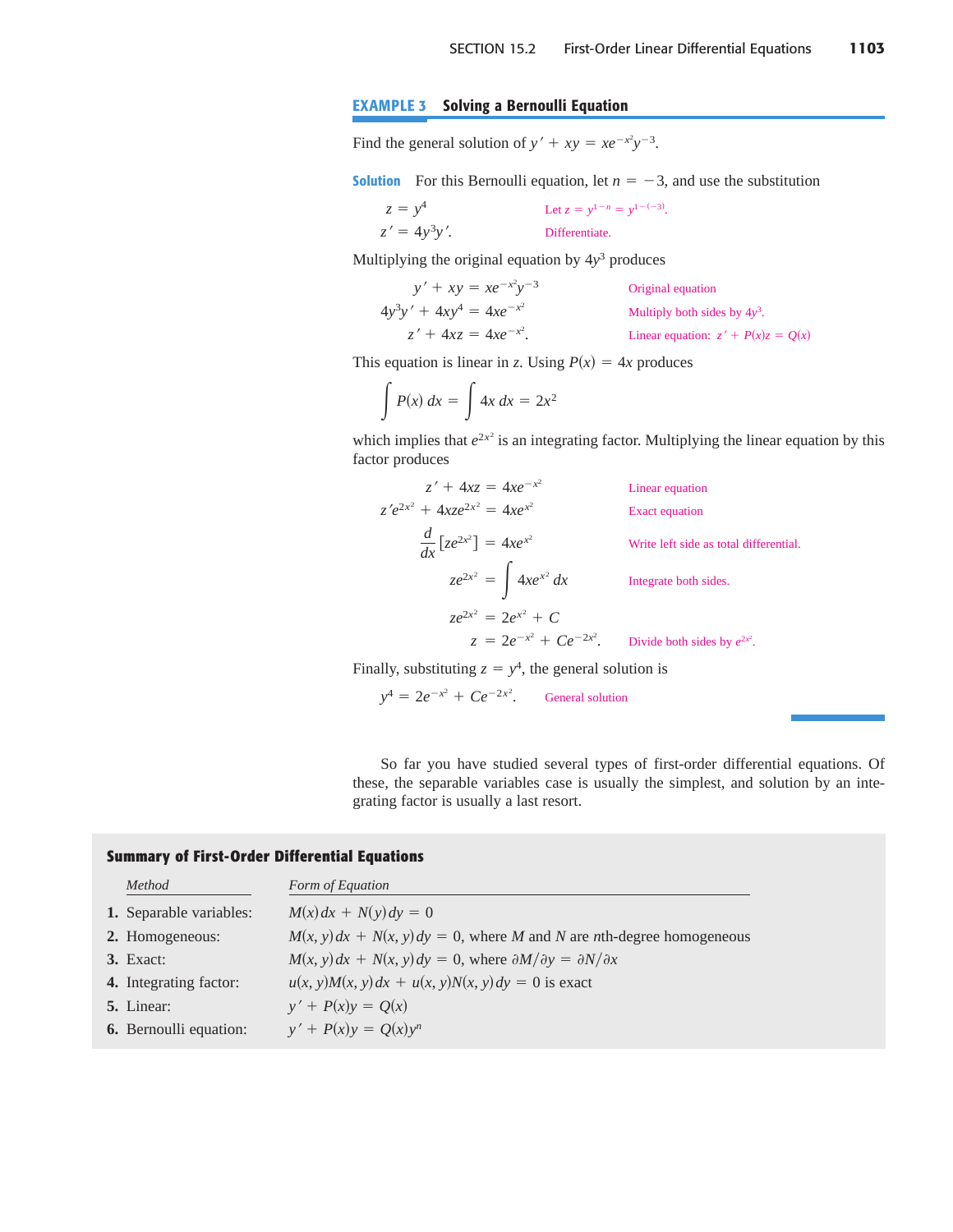

**Figure 15.7**

## **Applications**

One type of problem that can be described in terms of a differential equation involves chemical mixtures, as illustrated in the next example.

### **EXAMPLE 4 A Mixture Problem**

A tank contains 50 gallons of a solution composed of 90% water and 10% alcohol. A second solution containing 50% water and 50% alcohol is added to the tank at the rate of 4 gallons per minute. As the second solution is being added, the tank is being drained at the rate of 5 gallons per minute, as shown in Figure 15.7. Assuming the solution in the tank is stirred constantly, how much alcohol is in the tank after 10 minutes?

**Solution** Let *y* be the number of gallons of alcohol in the tank at any time *t*. You know that  $y = 5$  when  $t = 0$ . Because the number of gallons of solution in the tank at any time is  $50 - t$ , and the tank loses 5 gallons of solution per minute, it must lose

$$
\left(\frac{5}{50-t}\right)y
$$

gallons of alcohol per minute. Furthermore, because the tank is gaining 2 gallons of alcohol per minute, the rate of change of alcohol in the tank is given by

$$
\frac{dy}{dt} = 2 - \left(\frac{5}{50 - t}\right)y \implies \frac{dy}{dt} + \left(\frac{5}{50 - t}\right)y = 2.
$$

To solve this linear equation, let  $P(t) = \frac{5}{50 - t}$  and obtain

$$
\int P(t) dt + \int \frac{5}{50 - t} dt = -5 \ln |50 - t|.
$$

Because  $t < 50$ , you can drop the absolute value signs and conclude that

$$
e^{\int P(t)dt} = e^{-5\ln(50-t)} = \frac{1}{(50-t)^5}.
$$

Thus, the general solution is

$$
\frac{y}{(50-t)^5} = \int \frac{2}{(50-t)^5} dt = \frac{1}{2(50-t)^4} + C
$$

$$
y = \frac{50-t}{2} + C(50-t)^5.
$$

Because  $y = 5$  when  $t = 0$ , you have

$$
5 = \frac{50}{2} + C(50)^5 \implies -\frac{20}{50^5} = C
$$

which means that the particular solution is

$$
y = \frac{50 - t}{2} - 20\left(\frac{50 - t}{50}\right)^5.
$$

Finally, when  $t = 10$ , the amount of alcohol in the tank is

$$
y = \frac{50 - 10}{2} - 20 \left( \frac{50 - 10}{50} \right)^5 = 13.45 \text{ gal}
$$

which represents a solution containing 33.6% alcohol.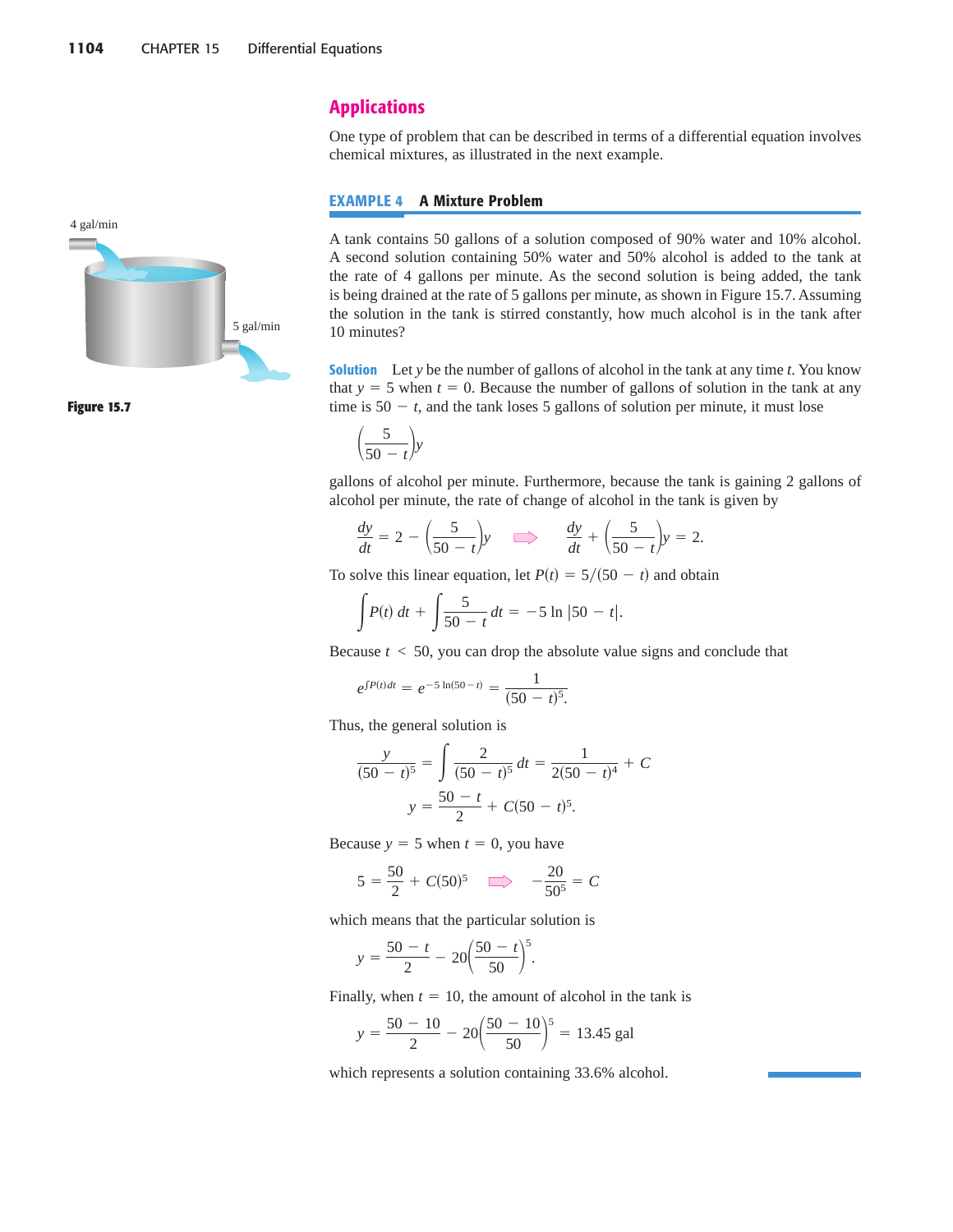In most falling-body problems discussed so far in the text, we have neglected air resistance. The next example includes this factor. In the example, the air resistance on the falling object is assumed to be proportional to its velocity  $v$ . If  $g$  is the gravitational constant, the downward force *F* on a falling object of mass *m* is given by the difference  $mg - kv$ . But by Newton's Second Law of Motion, you know that  $F = ma = m(dv/dt)$ , which yields the following differential equation.

$$
m\frac{dv}{dt} = mg - kv \implies \frac{dv}{dt} + \frac{k}{m}v = g
$$

### **EXAMPLE 5 A Falling Object with Air Resistance**

An object of mass *m* is dropped from a hovering helicopter. Find its velocity as a function of time *t*, assuming that the air resistance is proportional to the velocity of the object.

**Solution** The velocity *v* satisfies the equation

$$
\frac{dv}{dt} + \frac{kv}{m} = g
$$

where *g* is the gravitational constant and *k* is the constant of proportionality. Letting  $b = k/m$ , you can *separate variables* to obtain

$$
dv = (g - bv) dt
$$

$$
\int \frac{dv}{g - bv} = \int dt
$$

$$
-\frac{1}{b} \ln|g - bv| = t + C_1
$$

$$
\ln|g - bv| = -bt - bC_1
$$

$$
g - bv = Ce^{-bt}.
$$

Because the object was dropped,  $v = 0$  when  $t = 0$ ; thus  $g = C$ , and it follows that

$$
-bv = -g + ge^{-bt} \implies v = \frac{g - ge^{-bt}}{b} = \frac{mg}{k} (1 - e^{-kt/m}).
$$

NOTE Notice in Example 5 that the velocity approaches a limit of  $mg/k$  as a result of the air resistance. For falling-body problems in which air resistance is neglected, the velocity increases without bound.

A simple electrical circuit consists of electric current *I* (in amperes), a resistance *R* (in ohms), an inductance *L* (in henrys), and a constant electromotive force *E* (in volts), as shown in Figure 15.8. According to Kirchhoff's Second Law, if the switch *S* is closed when  $t = 0$ , the applied electromotive force (voltage) is equal to the sum of the voltage drops in the rest of the circuit. This in turn means that the current *I* satisfies the differential equation

$$
L\frac{dI}{dt} + RI = E.
$$



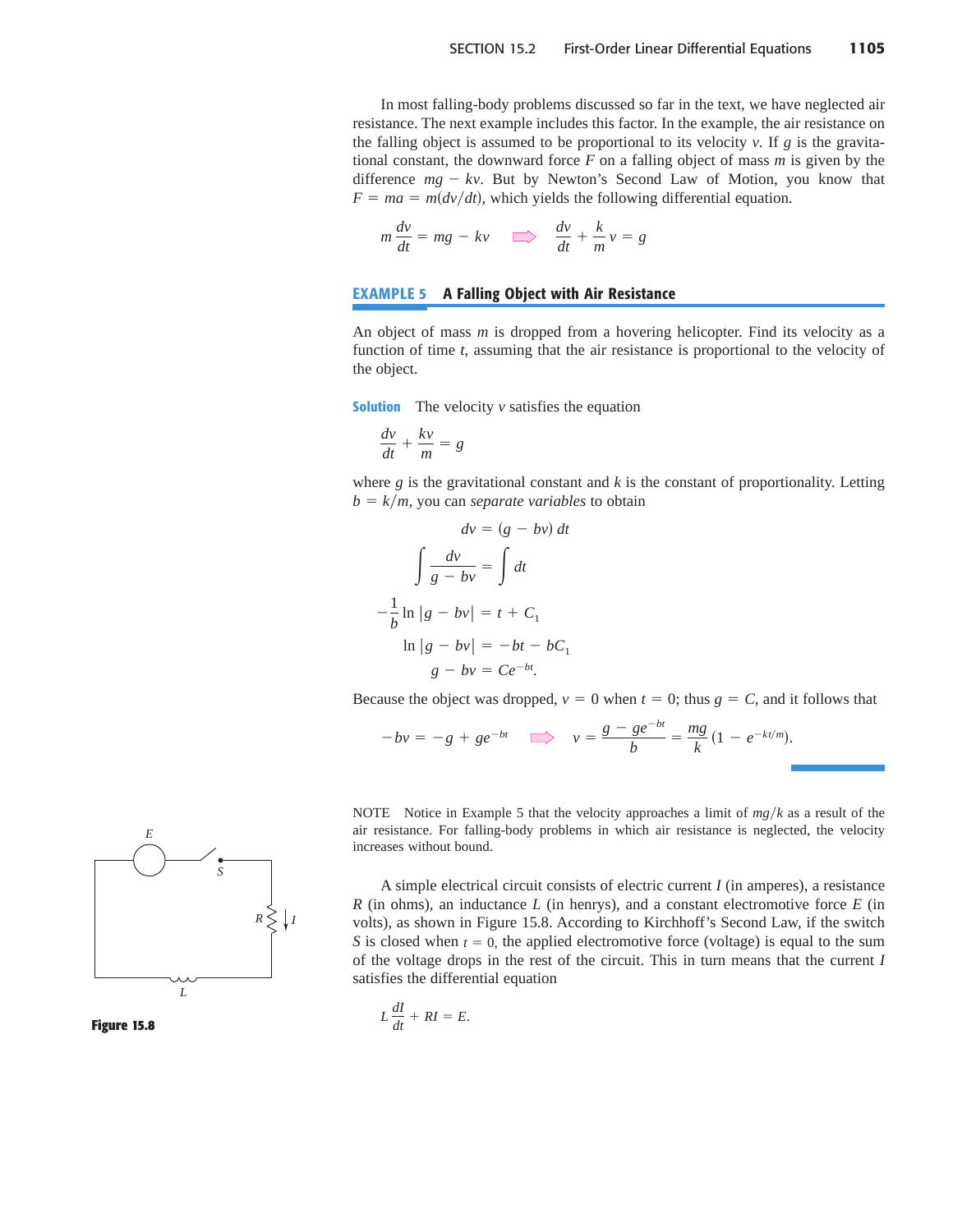## **EXAMPLE 6 An Electric Circuit Problem**

Find the current *I* as a function of time *t* (in seconds), given that *I* satisfies the differential equation  $L(dI/dt) + RI = \sin 2t$ , where *R* and *L* are nonzero constants.

**Solution** In standard form, the given linear equation is

$$
\frac{dI}{dt} + \frac{R}{L}I = \frac{1}{L}\sin 2t.
$$

Let  $P(t) = R/L$ , so that  $e^{\int P(t)dt} = e^{(R/L)t}$ , and, by Theorem 15.3,

$$
Ie^{(R/L)t} = \frac{1}{L} \int e^{(R/L)t} \sin 2t \, dt
$$
  
=  $\frac{1}{4L^2 + R^2} e^{(R/L)t} (R \sin 2t - 2L \cos 2t) + C.$ 

Thus, the general solution is

$$
I = e^{-(R/L)t} \left[ \frac{1}{4L^2 + R^2} e^{(R/L)t} (R \sin 2t - 2L \cos 2t) + C \right]
$$
  

$$
I = \frac{1}{4L^2 + R^2} (R \sin 2t - 2L \cos 2t) + Ce^{-(R/L)t}.
$$

## **E X E R C I S E S F O R S E C T I O N 15.2**

*True or False?* **In Exercises 1 and 2, determine whether the statement is true or false. If it is false, explain why or give an example that shows it is false.**

- **1.**  $y' + x\sqrt{y} = x^2$  is a first-order linear differential equation.
- 2.  $y' + xy = e^x y$  is a first-order linear differential equation.

**In Exercises 3 and 4, (a) sketch an approximate solution of the differential equation satisfying the initial condition by hand on the direction field, (b) find the particular solution that satisfies the initial condition, and (c) use a graphing utility to graph the particular solution. Compare the graph with the hand-drawn graph of part (a).**



**In Exercises 5–12, solve the first-order linear differential equation.**

5. 
$$
\frac{dy}{dx} + \left(\frac{1}{x}\right)y = 3x + 4
$$
  
\n6.  $\frac{dy}{dx} + \left(\frac{2}{x}\right)y = 3x + 1$   
\n7.  $y' - y = \cos x$   
\n8.  $y' + 2xy = 2x$   
\n9.  $(3y + \sin 2x) dx - dy = 0$   
\n10.  $(y - 1)\sin x dx - dy = 0$   
\n11.  $(x - 1)y' + y = x^2 - 1$   
\n12.  $y' + 5y = e^{5x}$ 

**In Exercises 13–18, find the particular solution of the differential equation that satisfies the boundary condition.**

| Differential Equation                        | <b>Boundary Condition</b> |
|----------------------------------------------|---------------------------|
| 13. $y' \cos^2 x + y - 1 = 0$                | $y(0) = 5$                |
| 14. $x^3y' + 2y = e^{1/x^2}$                 | $y(1) = e$                |
| <b>15.</b> $y' + y \tan x = \sec x + \cos x$ | $y(0) = 1$                |
| <b>16.</b> $y' + y \sec x = \sec x$          | $y(0) = 4$                |
| 17. $y' + \left(\frac{1}{x}\right)y = 0$     | $y(2) = 2$                |
| <b>18.</b> $y' + (2x - 1)y = 0$              | $y(1) = 2$                |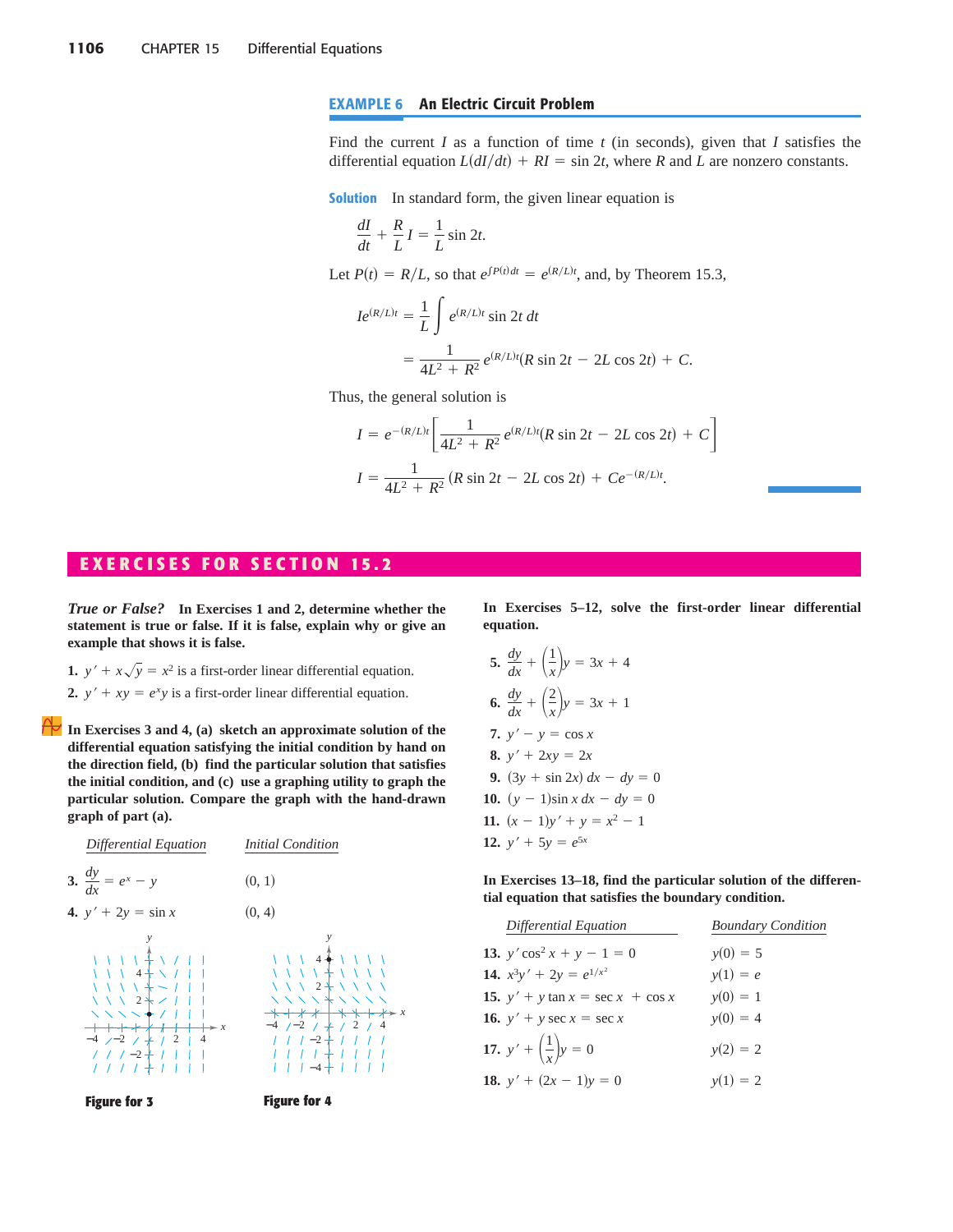**In Exercises 19–24, solve the Bernoulli differential equation.**

| 19. $y' + 3x^2y = x^2y^3$                          | <b>20.</b> $y' + 2xy = xy^2$                            |
|----------------------------------------------------|---------------------------------------------------------|
| <b>21.</b> $y' + \left(\frac{1}{x}\right)y = xy^2$ | <b>22.</b> $y' + \left(\frac{1}{x}\right)y = x\sqrt{y}$ |
| <b>23.</b> $y' - y = x^3 \sqrt[3]{y}$              | <b>24.</b> $yy' - 2y^2 = e^x$                           |

**In Exercises 25–28, (a) use a graphing utility to graph the direction field for the differential equation, (b) find the particular solutions of the differential equation passing through the specified points, and (c) use a graphing utility to graph the particular solutions on the direction field.**

| Differential Equation                     | Points                                |
|-------------------------------------------|---------------------------------------|
| 25. $\frac{dy}{dx} - \frac{1}{x}y = x^2$  | $(-2, 4), (2, 8)$                     |
| 26. $\frac{dy}{dx} + 2xy = x^3$           | $(0, \frac{7}{2}), (0, -\frac{1}{2})$ |
| <b>27.</b> $\frac{dy}{dx}$ + (cot x)y = x | $(1, 1), (3, -1)$                     |
| <b>28.</b> $\frac{dy}{dx} + 2xy = xy^2$   | (0, 3), (0, 1)                        |

*Electrical Circuits* **In Exercises 29–32, use the differential equation for electrical circuits given by**

$$
L\frac{dI}{dt} + RI = E.
$$

In this equation,  $I$  is the current,  $R$  is the resistance,  $L$  is the **inductance, and** *E* **is the electromotive force (voltage).**

- **29.** Solve the differential equation given a constant voltage  $E_0$ .
- **30.** Use the result of Exercise 29 to find the equation for the current if  $I(0) = 0$ ,  $E_0 = 110$  volts,  $R = 550$  ohms, and  $L = 4$  henrys. When does the current reach 90% of its limiting value?
- **31.** Solve the differential equation given a periodic electromotive force  $E_0$  sin  $\omega t$ .
- **32.** Verify that the solution of Exercise 31 can be written in the form

$$
I = ce^{-(R/L)t} + \frac{E_0}{\sqrt{R^2 + \omega^2 L^2}} \sin(\omega t + \phi)
$$

where  $\phi$ , the phase angle, is given by  $arctan(-\omega L/R)$ . (Note that the exponential term approaches 0 as  $t \to \infty$ . This implies that the current approaches a periodic function.)

**33.** *Population Growth* When predicting population growth, demographers must consider birth and death rates as well as the net change caused by the difference between the rates of immigration and emigration. Let *P* be the population at time *t* and let *N* be the net increase per unit time resulting from the difference between immigration and emigration. Thus, the rate of growth of the population is given by

$$
\frac{dP}{dt} = kP + N, \qquad N \text{ is constant.}
$$

Solve this differential equation to find *P* as a function of time if at time  $t = 0$  the size of the population is  $P_0$ .

**34.** *Investment Growth* A large corporation starts at time  $t = 0$ to continuously invest part of its receipts at a rate of *P* dollars per year in a fund for future corporate expansion. Assume that the fund earns *r* percent interest per year compounded continuously. Thus, the rate of growth of the amount *A* in the fund is given by

$$
\frac{dA}{dt} = rA + P
$$

where  $A = 0$  when  $t = 0$ . Solve this differential equation for  $A$ as a function of *t*.

*Investment Growth* **In Exercises 35 and 36, use the result of Exercise 34.**

**35.** Find *A* for the following.

(a)  $P = \$100,000, r = 6\%$ , and  $t = 5$  years

(b)  $P = $250,000, r = 5\%$ , and  $t = 10$  years

- **36.** Find *t* if the corporation needs \$800,000 and it can invest \$75,000 per year in a fund earning 8% interest compounded continuously.
- **37.** *Intravenous Feeding* Glucose is added intravenously to the bloodstream at the rate of *q* units per minute, and the body removes glucose from the bloodstream at a rate proportional to the amount present. Assume  $Q(t)$  is the amount of glucose in the bloodstream at time *t*.
	- (a) Determine the differential equation describing the rate of change with respect to time of glucose in the bloodstream.
	- (b) Solve the differential equation from part (a), letting  $Q = Q_0$  when  $t = 0$ .
	- (c) Find the limit of  $Q(t)$  as  $t \to \infty$ .
- **38.** *Learning Curve* The management at a certain factory has found that the maximum number of units a worker can produce in a day is 30. The rate of increase in the number of units *N* produced with respect to time *t* in days by a new employee is proportional to  $30 - N$ .
	- (a) Determine the differential equation describing the rate of change of performance with respect to time.
	- (b) Solve the differential equation from part (a).
	- (c) Find the particular solution for a new employee who produced ten units on the first day at the factory and 19 units on the twentieth day.